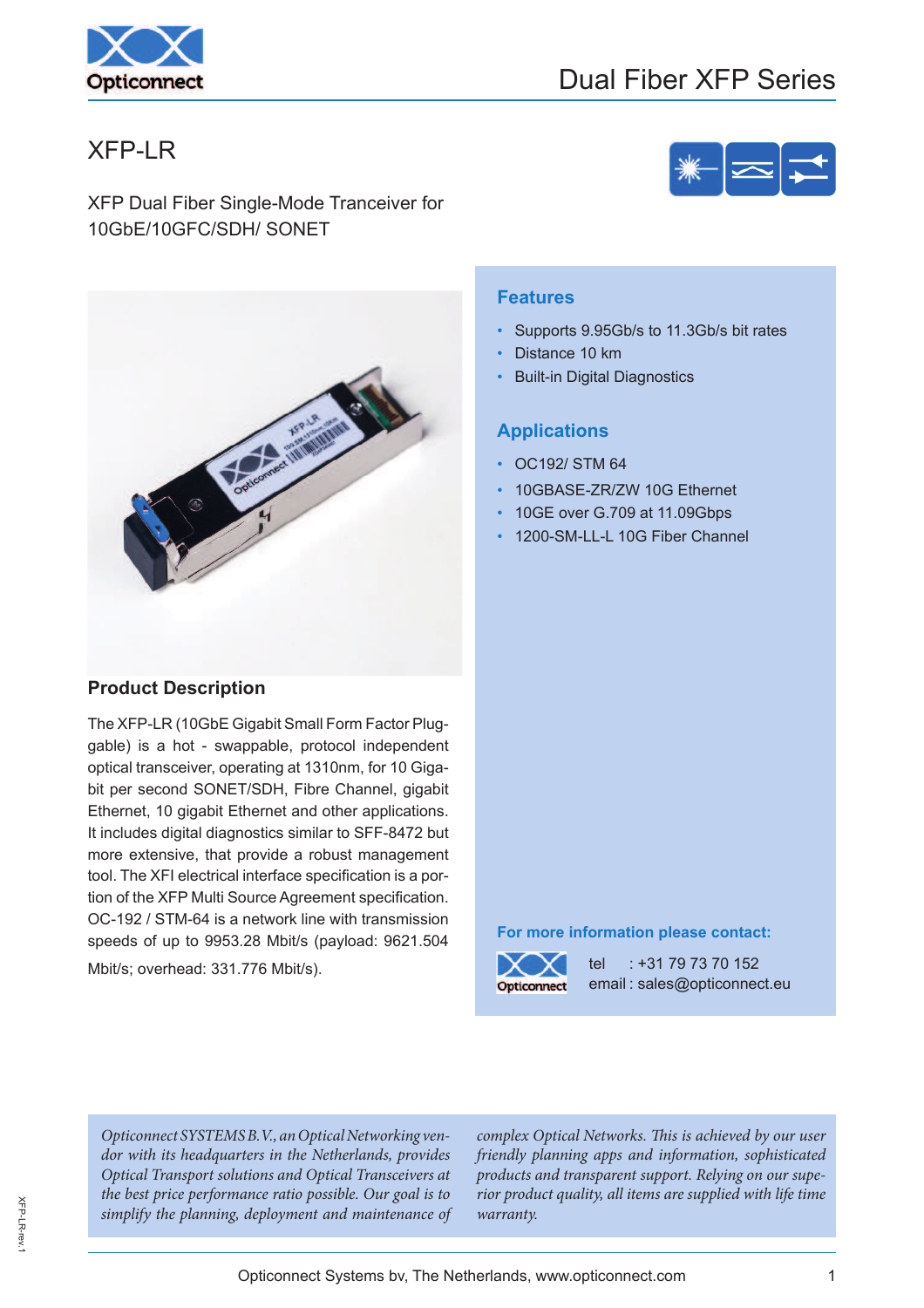

# **Ordering information**

| Part No. | Data Rate <sup>®</sup> | Laser      | <b>Fiber</b><br><b>Type</b> | <b>Distance</b> | Interface | Temp.    |
|----------|------------------------|------------|-----------------------------|-----------------|-----------|----------|
| XFP-LR   | 11.3Gbps               | <b>DFB</b> | <b>SMF</b>                  | 10km            | └         | Standard |

# **Regulatory Compliance**

| Feature                                                 | <b>Standard</b>                                                                    | Performance                                                                                                                                                                                                                         |
|---------------------------------------------------------|------------------------------------------------------------------------------------|-------------------------------------------------------------------------------------------------------------------------------------------------------------------------------------------------------------------------------------|
| Electrostatic Discharge (ESD)<br>to the Electrical Pins | MIL-STD-883G<br>Method 3015.7                                                      | Class 1C (>1000 V)                                                                                                                                                                                                                  |
| Electrostatic Discharge<br>to the enclosure             | EN 55024:1998+A1+A2<br>IEC-61000-4-2<br>GR-1089-CORE                               | Compatible with standards                                                                                                                                                                                                           |
| Electromagnetic<br>Interference (EMI)                   | FCC Part 15 Class B<br>EN55022:2006<br>CISPR 22B : 2006<br><b>VCCI Class B</b>     | Compatible with standards<br>Noise frequency range: 30 MHz to<br>6 GHz. Good system EMI design<br>practice required to achieve Class B<br>margins.<br>System margins are dependent on<br>customer host board and chassis<br>design. |
| Immunity                                                | EN 55024:1998+A1+A2<br>IEC 61000-4-3                                               | Compatible with standards. 1kHz<br>sine-wave, 80% AM, from 80 MHz<br>to 1 GHz. No effect on transmitter/<br>receiver performance is detectable<br>between these limits.                                                             |
| Laser Eye Safety                                        | FDA 21CFR 1040.10 and 1040.11<br>EN (IEC) 60825-1:2007<br>EN (IEC) 60825-2:2004+A1 | CDRH compliant and Class I laser<br>product.<br>TüV Certificate No. 50135086                                                                                                                                                        |
| <b>Component Recognition</b>                            | UL and CUL<br>EN60950-1:2006                                                       | <b>UL file E317337</b><br>TüV Certificate No. 50135086<br>(CB scheme)                                                                                                                                                               |
| RoHS <sub>6</sub>                                       | 2002/95/EC 4.1&4.2<br>2005/747/EC 5&7&13                                           | Compliant with standards*note1                                                                                                                                                                                                      |

Note1: For update of the equipments and strict control of raw materials, Opticonnect has the ability to supply the customized products since Jan 1th, 2007, which meet the requirements of RoHS6 (Restrictions on use of certain Hazardous Substances) of European Union.

In light of item 5 in RoHS exemption list of RoHS Directive 2002/95/EC, Item 5: Lead in glass of cathode ray tubes, electronic components and fluorescent tubes.

In light of item 13 in RoHS exemption list of RoHS Directive 2005/747/EC, Item13: Lead and cadmium in optical and filter glass. The three exemptions are being concerned for Opticonnect's transceivers, because Opticonnect's transceivers use glass, which may contain Pb, for components such as lenses, windows, isolators, and other electronic components.

### **Absolute Maximum Ratings**

| Parameter                         | Symbol | Min    | <b>Tyn</b> | <b>Max</b> | Jnit    | Ref. |
|-----------------------------------|--------|--------|------------|------------|---------|------|
| Maximum Supply Voltage            | Vcc3   | $-0.5$ |            | 4.0        |         |      |
| Storage Temperature               | $\sim$ | -40    |            | 85         | $\circ$ |      |
| <b>Case Operating Temperature</b> | $\cap$ |        |            | 70         | $\circ$ |      |